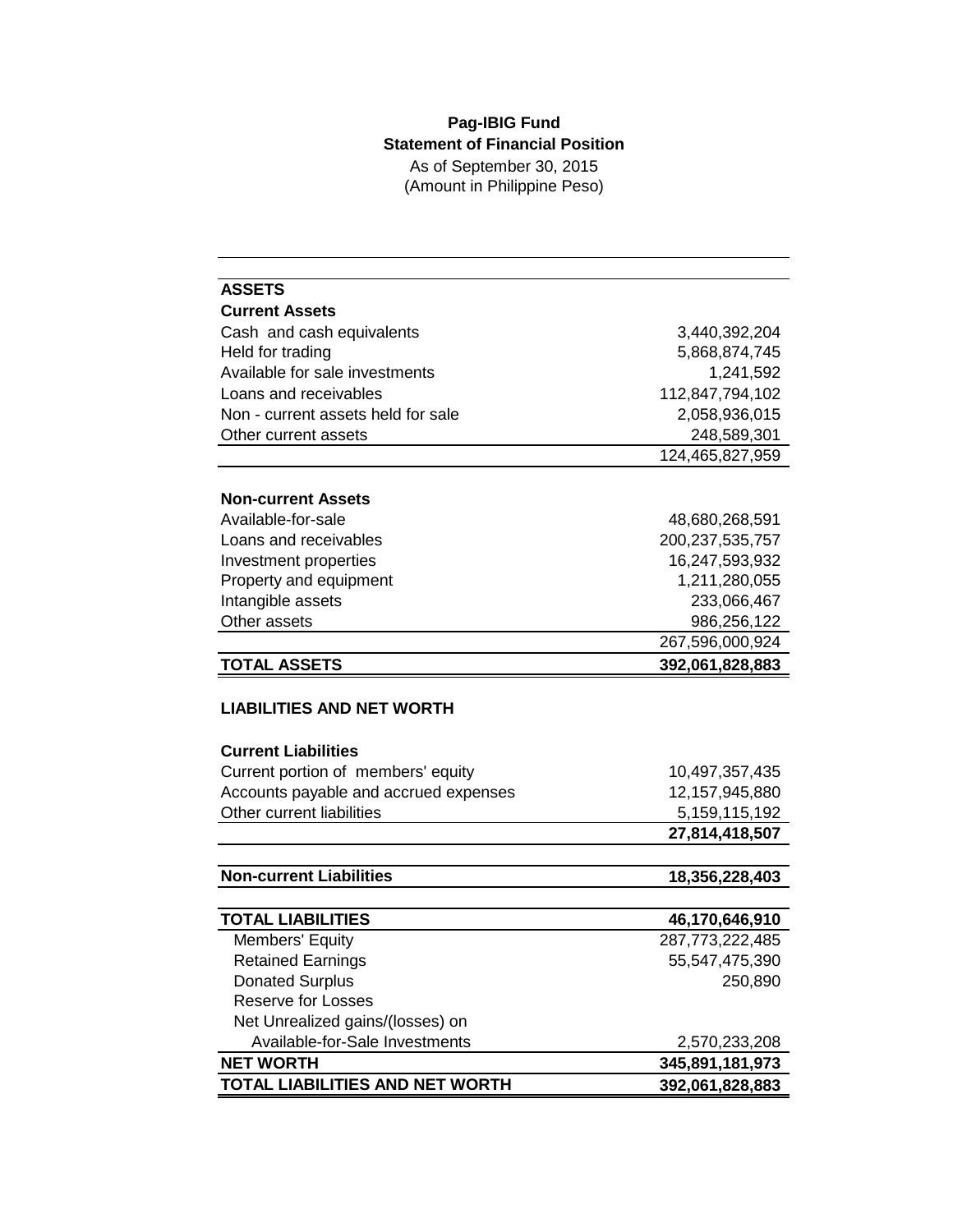## **Pag-IBIG Fund Statement of Comprehensive Income**

For the Period Ended September 30, 2015 (Amounts in Philippine Peso)

| <b>INTEREST INCOME</b>                            |                 |
|---------------------------------------------------|-----------------|
| Loans and receivables                             | 18,877,720,779  |
| Trading and investment securities                 | 1,723,220,259   |
| Deposits with banks and others                    | 45,550,791      |
|                                                   | 20,646,491,829  |
|                                                   |                 |
| <b>INTEREST EXPENSE</b>                           | 139,643,302     |
|                                                   |                 |
| <b>NET INTEREST INCOME</b>                        | 20,506,848,527  |
| <b>OTHER INCOME</b>                               |                 |
| Service fees                                      | 1,654,255,909   |
| Foreign Exchange Gain                             | 159,715,569     |
| Trading and investment securities gains - net     | 1,845,925,326   |
| <b>Miscellaneous</b>                              | 2,306,022,242   |
|                                                   | 5,965,919,046   |
| <b>TOTAL OPERATING INCOME</b>                     | 26,472,767,573  |
| <b>OTHER EXPENSES</b>                             |                 |
| Provision for impairment and other losses         | 2,500,648,339   |
| Compensation and fringe benefits                  | 2,284,132,120   |
| Occupancy and equipment-related costs             | 452,891,262     |
| Foreclosure and acquired asset management costs   | 317,289,154     |
| Depreciation and amortization                     | 165,361,818     |
| Miscellaneous                                     | 1,444,971,540   |
| <b>TOTAL OPERATING EXPENSES</b>                   | 7,165,294,233   |
| <b>NET INCOME FOR THE PERIOD</b>                  | 19,307,473,340  |
| <b>OTHER COMPREHENSIVE INCOME GAIN/(LOSS)</b>     |                 |
| Net Unrealized Gains (Losses) Available- for-sale |                 |
| investments                                       | (1,583,613,362) |
| TOTAL COMPREHENSIVE INCOME FOR THE PERIOD         | 17,723,859,978  |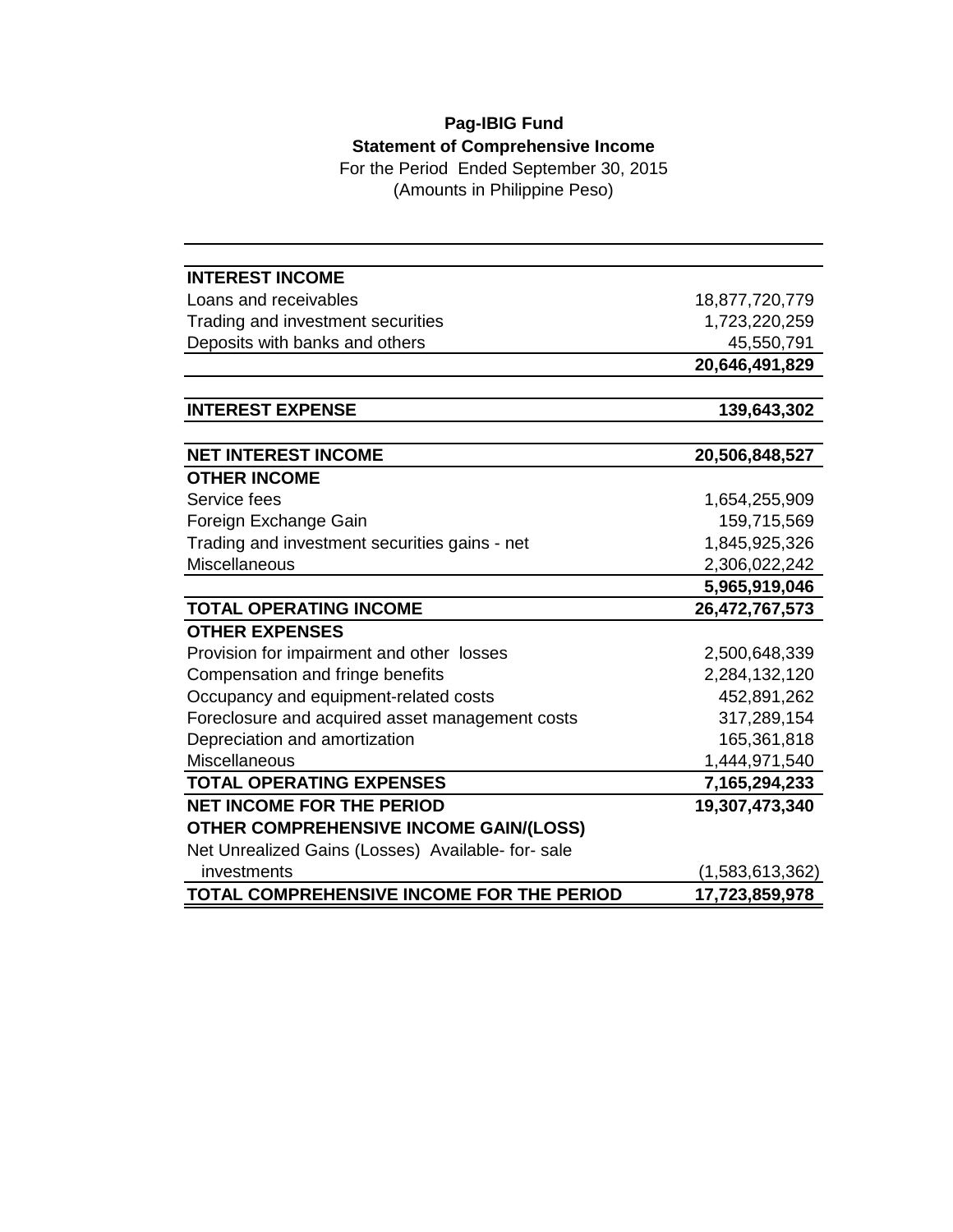## **Pag-IBIG Fund Statement of Changes in Net Worth**

For the Period Ended September 30, 2015 (Amount in Philippine Peso)

|                                   | <b>Members' Equity</b> | <b>Donated</b><br><b>Surplus</b> | <b>Retained Earnings</b> | <b>Total Net Worth</b> |
|-----------------------------------|------------------------|----------------------------------|--------------------------|------------------------|
| January 1, 2015                   | 266,037,074,818        | 250,890                          | 51,758,215,987           | 317,795,541,695        |
| Collections                       | 22,864,809,922         | $\overline{\phantom{a}}$         |                          | 22,864,809,922         |
| <b>Dividends</b>                  | 11,350,364,155         | ٠                                | (11,350,364,155)         |                        |
| Comprehensive income              |                        | $\overline{\phantom{a}}$         | 17,723,859,978           | 17,723,859,978         |
| Correction of prior years' errors |                        |                                  | (7,083,713)              | (7,083,713)            |
| Reserve for future claims         |                        |                                  | (6,919,499)              | (6,919,499)            |
| Provident claims/TAV offsetting   | (12,479,026,410)       |                                  |                          | (12,479,026,410)       |
| <b>September 30, 2015</b>         | 287,773,222,485        | 250,890                          | 58,117,708,598           | 345,891,181,973        |